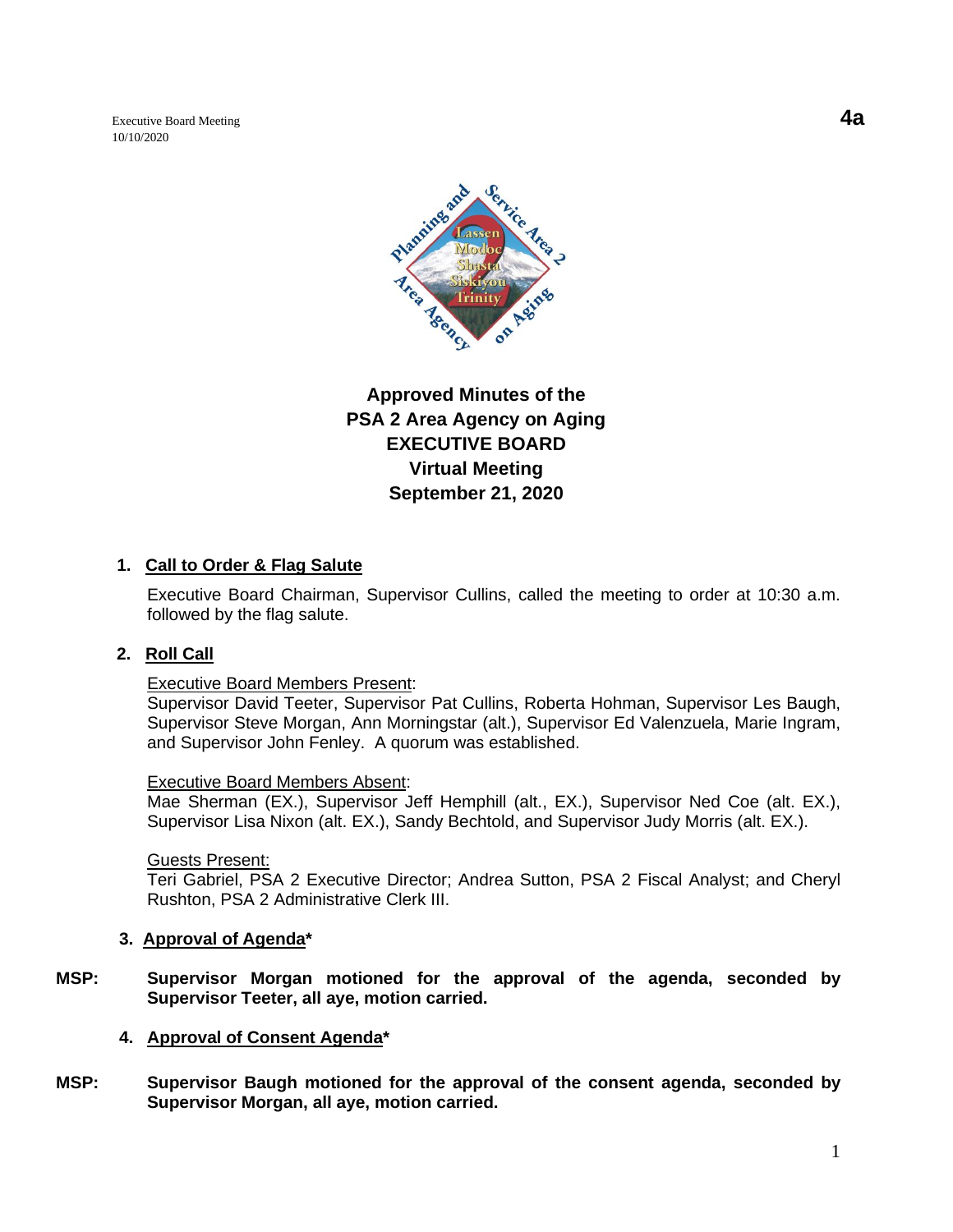*Abstentions: Executive Board members not present at the meeting noted are acknowledged as abstaining from the approval of the minutes.*

# **5. Open Session**

No Comments.

# **6. Executive Board's Report**

No report.

# **7. Advisory Council Report** – Clinton Davis, Chairman

In the absence of Clinton Davis, Director Gabriel reported that PSA 2 received a resignation from Advisory Council members in Trinity County and Shasta County. An interested party in Trinity County received an application along with information about the position. Advisory Council member vacancies remain in Modoc and Lassen Counties. Recruitment efforts continue to fill vacancies.

Director Gabriel also noted that interested Advisory Council members assisted in the selection of Fall Prevention materials to be offered to participants of the Dignity at Home Fall Prevention Program.

# **8. Executive Director's Report** – Executive Director, Teri Gabriel

#### a. Update on Program Services due to COVID-19 Pandemic:

Director Gabriel reported that program services continue to be conducted under altered service methods due to the COVID-19 pandemic. Nutrition service providers continue to distribute Congregate Meals via a drive through service. More guidance information to come from the California Department of Aging (CDA) on when centers might reopen. The status of reopening will likely rely on local pandemic conditions. Director Gabriel plans to share reopening guidance from CDA during the annual Nutrition Service Provider Meeting which will be held virtually next month.

The Health Insurance Counseling and Advocacy Program (HICAP) continues to conduct counseling over the phone with eligible beneficiaries. Open enrollment is approaching – October 15 – December  $7<sup>th</sup>$ . Newsletters continue to be circulated to the public since local presentation events are unable to occur due to the pandemic.

The Ombudsman Program continues to work toward reentering Long-Term Care facilities. At this time, Ombudsman are only able to respond to residents under certain circumstances. The State Ombudsman is diligently working toward gaining access to facilities. Personal Protection Equipment such as masks and gowns will be used for reentry and weekly COVID-19 testing will be required for Ombudsman Program staff and volunteers.

#### b. Update on Accounting Software Transition:

Director Gabriel provided a final report on the transition of Accounting Software for the Area Agency on Aging. Transition to Quick Books for tracking PSA 2 fiscal transactions is complete for all accounting processes. Director Gabriel noted the financial statements for July and August included in the board meeting packet were generated from the new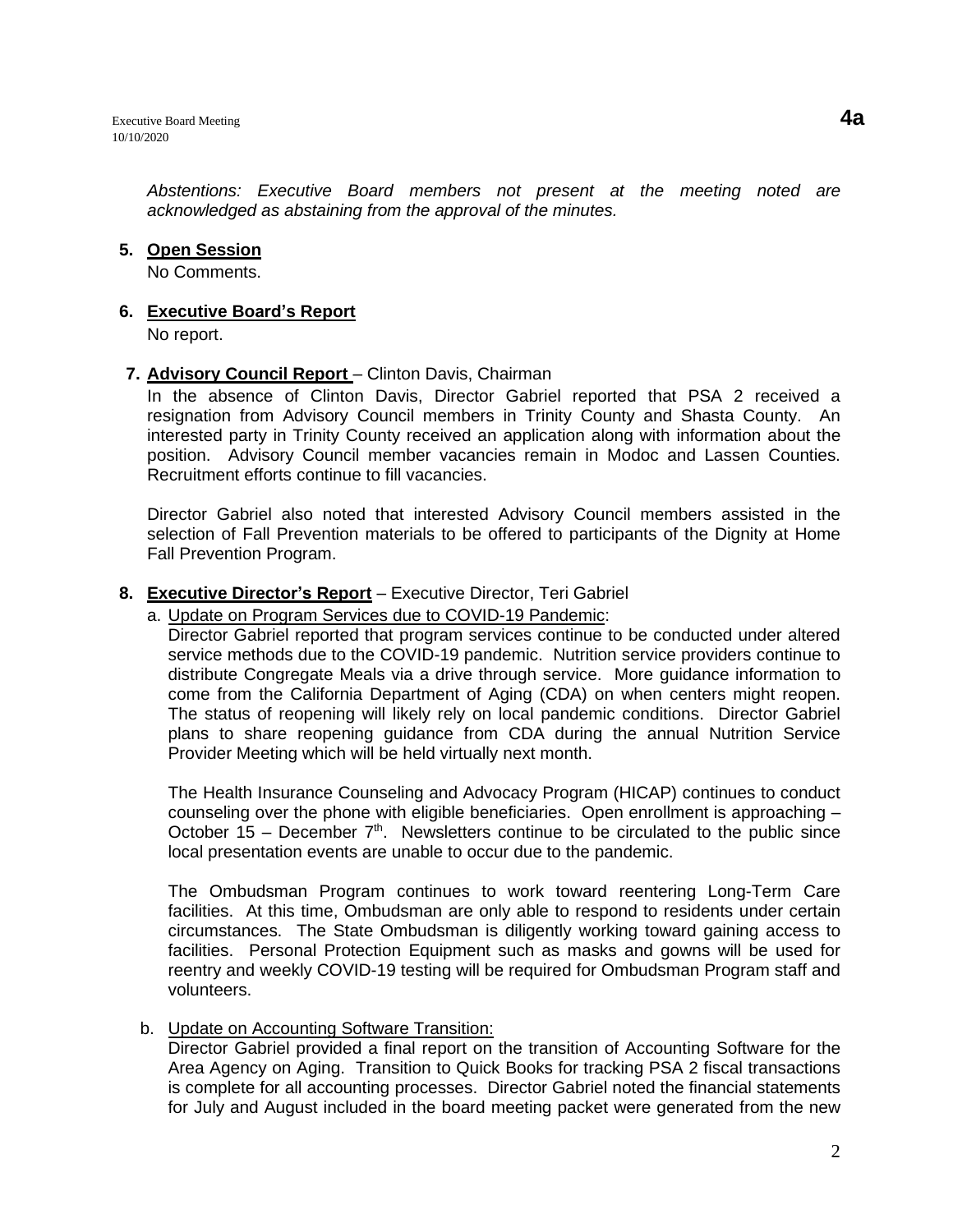accounting software. Renewal of the subscription for the previous accounting software will be necessary for audit purposes of the prior fiscal years.

# c. Update on Lassen Senior Services FY 19/20 Closeout:

For those Executive Board members absent from last month's meeting, Director Gabriel provided a recap of the situation with Lassen Senior Services (LSS) and the unauthorized purchase of equipment with PSA 2 funds which occurred at the end of FY 19/20. The equipment purchase process is lengthy and requires justification and preapproval from PSA 2 as stated in the annual contractual agreement. Director Gabriel referred to the letter to LSS in the last Executive Board meeting packet which requested the return of funding for the unauthorized equipment and building improvement purchases. The letter also requested that supporting documentation be provided for the entire FY 19/20 and for subsequent fiscal years to substantiate expenses reported to PSA 2. The review of FY 19/20 expenses is currently taking place and PSA 2 received the return of \$17,865 from LSS for unauthorized equipment purchases. Although a great amount of documentation has been provided by LSS to support FY 19/20 expenses, much remains outstanding to fully support reported expenses for the fiscal year. While July 2020 fiscal reports have been received by LSS, many expenses remain unsubstantiated. PSA 2 continues to seek documentation from LSS that the Families First Coronavirus Relief Act (FFCRA HR 6201) funding is being used to meet the demand for additional meals due to the pandemic. This emergency funding in the amount of \$35,916 was advanced to LSS in April 2020. Charles Pillon, CPA will be visiting PSA 2 next week to conduct the FY 19/20 Single Audit of the AAA. The CPA will also address matters with LSS for FY 19/20 as his guidance was sought during the review process. CPA Pillon has reservations about PSA 2 entering into the FY 20/21 contractual agreement with LSS until all matters of concern have been resolved. Review of submitted documentation will continue and the Board will be updated accordingly. Supervisor Teeter from Lassen County continues to be informed on the situation with LSS. Supervisor Teeter restated his concern with LSS since the Executive Director is an experienced operator of PSA 2 funded programs. He joins PSA 2 in awaiting an explanation from LSS on the situation and supports PSA 2 staff in their efforts to seek a resolution to the problem.

# d. Other Agency Activity:

Director Gabriel reported that the Happy Camp Nutrition Center managed by the Karuk Tribe has closed due to the Slater Fire which forced immediate evacuations in the area. The Karuk Tribe responded swiftly to ensure the safety of the older adults in the Happy Camp community. PSA 2 participated in a Local Assistance Center event hosted by Siskiyou County Health and Human Services in Yreka which helped to disseminate resources on legal assistance and housing rights for the victims of the Slater Fire. The center is expected to resume nutrition services next week.

Director Gabriel reported that PSA 2 is working in collaboration with Shasta County's Compass Shining Care to offer an interactive webinar featuring Dr. Patrick Arbore, founder of the Institute on Aging and the Friendship Line, on October 29 from noon to 1:30 p.m. In response to older adult self-isolation and loneliness during the pandemic, the webinar will address wellness and the importance of social and mental engagement for older adults.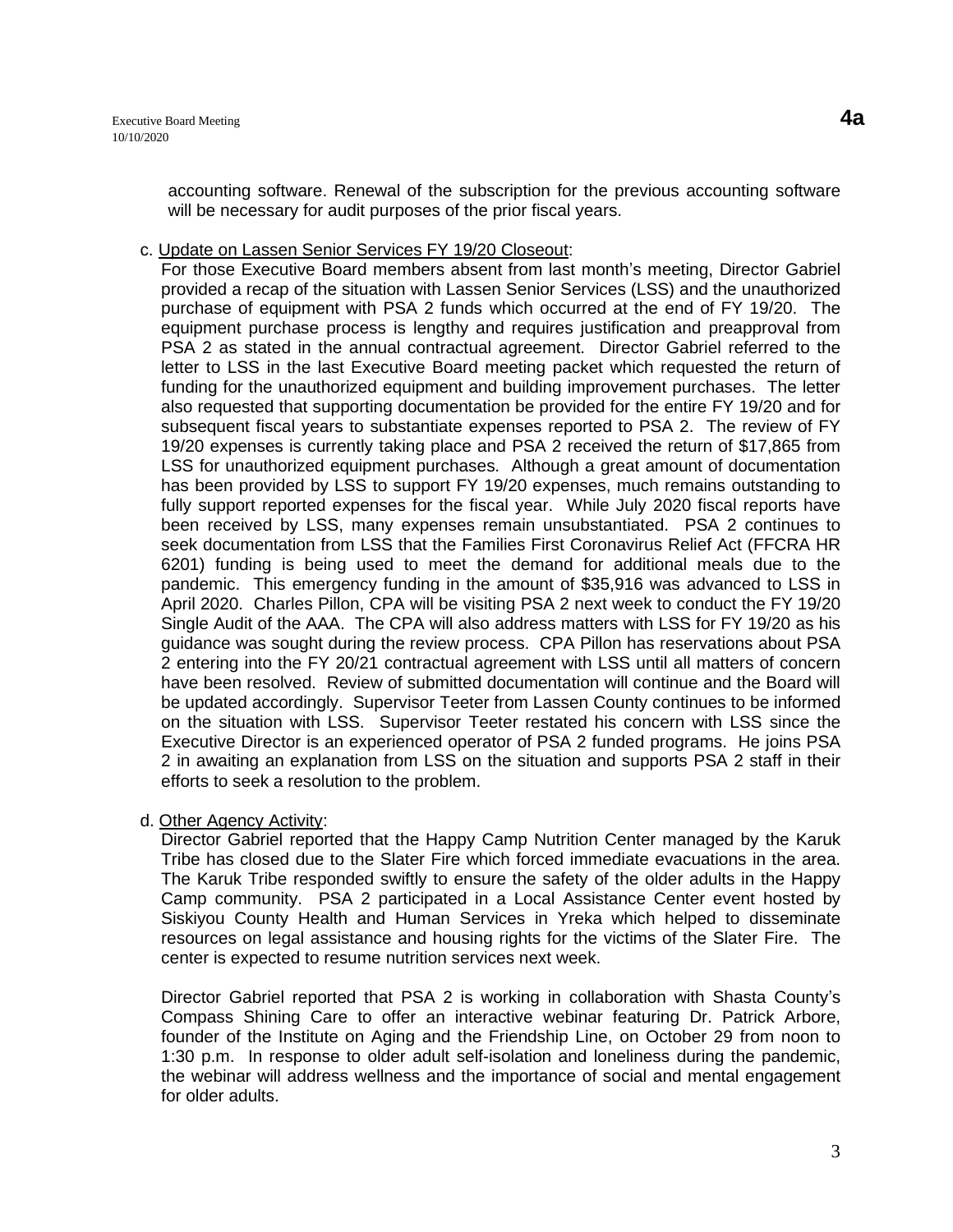PSA 2 is supporting a drive-through event in Shasta County to provide service resources to the older adult community. Drive-through methods are being used to provide community education in a socially distant manner. Plans are in place to work with Siskiyou 2-1-1 and the senior nutrition programs to conduct drive-through informational events in Siskiyou County.

Efforts continue in achieving eligibility to receive Coronavirus Aid, Relief and Economic Security (CARES) Act funding to support PSA 2 services during the pandemic. CDA requires that 25% of the FFCRA HR 6201 funding be spent prior to becoming eligible to receive CARES Act funding. PSA 2 will continue to track the use of the FFCRA HR 6201 funding by the nutrition service providers. The Ombudsman Program was not held to the requirement and has already received CARES Act funding to support expenses related to reentering Long-Term Care facilities.

 Director Gabriel reported that the pre-COVID data collected from last year's Needs Assessment Survey process is now available by county and will be emailed to Executive Board members accordingly.

# **9. Approval of Trinity County FY 2020-2024 RFP Review Committee Member** – Supervisor John Fenley**\***

Director Gabriel explained that the Trinity County RFP process was launched to allocate program funding available following the FY 2020-2024 RFP process. At the last Executive Board meeting, Supervisor Fenley agreed to participate on the Trinity County RFP Review Committee. The Advisory Council has already approved two members to participate on the RFP Review Committee.

- **MSP: Marie Ingram motioned to approve Supervisor John Fenley as the Executive Board representative for the Trinity County FY 2020-2024 RFP Review Committee Member, seconded by Supervisor Valenzuela, all aye, motion carried.**
	- **10. Approval of Proposed FY 2020/2021 Health Insurance Counseling and Advocacy Program (HICAP) Revised Budget and Budget Narrative\***

Director Gabriel provided a recap on the history of the 3-year HICAP budget process and addressed the difficulty posed in tracking expenses over a 3-year period. The HICAP budget is now provided by CDA on an annual basis which clearly indicates the ability to use available funding the expand program staffing – the program's greatest need. The staffing hours increase will allow a part-time employee to become eligible for benefits and will allow the addition of a HICAP Counselor position for the program. The HICAP Program Manager plans to approach a long-time volunteer to fill the part-time Counselor position to avoid additional time in required training. This staff expansion is timely with the rapidly approaching Medicare open enrollment period.

# **MSP: Supervisor Morgan motioned to approve the Proposed FY 2020/2021 Health Insurance Counseling and Advocacy Program (HICAP) Revised Budget and Budget Narrative, seconded by Supervisor Valenzuela, all aye, motion carried.**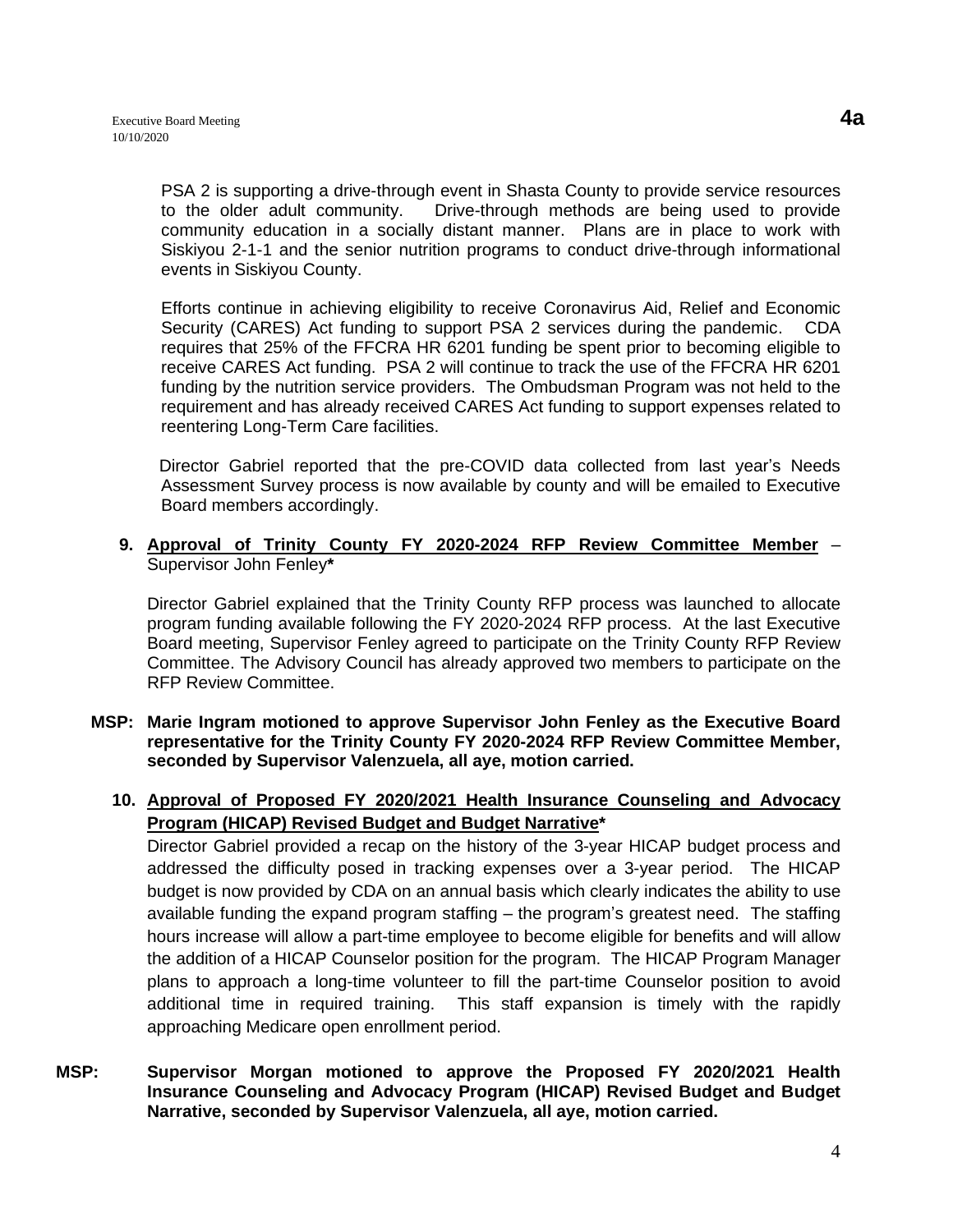# **11. Approval of Proposed FY 2020/2021 Health Insurance Counseling and Advocacy Program (HICAP) Staff Salary Schedule\*:**

Director Gabriel explained the proposed HICAP Staff Salary Schedule reflects the addition of the part-time HICAP Counselor as well as the Minimum Wage increase in January 2021.

**MSP: Supervisor Valenzuela motioned for approval of the Proposed FY 2020/2021 Health Insurance Counseling and Advocacy Program (HICAP) Staff Salary Schedule, seconded by Supervisor Fenley, all aye, motion carried.**

# **12. Approval of Proposed Title III D Health Promotion Services for FY 2020-2024 from Chico State Enterprises' Center for Healthy Communities\***

Director Gabriel explained that in the recent RFP process for FY 2020-2024, Title III D Health Promotion funding was not fully allocated as only Dignity Health Connected Living applied to offer III D services in Shasta County. Title III D Health Promotion funding remains available in the amount of \$11,898 to serve Lassen, Modoc, Siskiyou and Trinity Counties. As in the past, Chico State Enterprises' Center for Healthy Communities (CHC) expressed interest in providing III D Health Promotion services in the PSA 2 region. During the last funding period, CHC provided a Diabetes Empowerment Education Program. In 2020-2024, CHC proposes to offer the Bingocize Program, which is less costly to conduct and, due the pandemic, may be provided virtually or in a socially distant manner. Bingocize encourages physical activity and reduces sedentary behavior in older adults.

# **MSP: Supervisor Morgan motioned for approval of the Proposed Title III D Health Promotion Services for FY 2020-2024 from Chico State Enterprises' Center for Health Communities, seconded by Supervisor Valenzuela, all aye, motion carried.**

# **13. New Business:**

The next virtual Meeting of the PSA 2 Executive Board will be Monday, October 19, 2020.

# **13. Old Business:**

Service Provider Board of Directors Training Plan –

Director Gabriel explained that a Service Provider Board of Directors Training Plan was developed and presented to the Executive Board at the last meeting in response to Trinity County Executive Board Member Sandy Bechtold's concern with insufficient training of the governing board members for PSA 2 contracted service providers. The Executive Board did not take action at the last meeting in hopes of seeking Sandy Bechtold's feedback on the plan. Director Gabriel explained that she has been unable to reach Sandy Bechtold for comment on the plan. In the interim, Director Gabriel sought Dignity Health Connected Living's feedback on the plan as they are the largest organization contracted with PSA 2. Director Gabriel will also address the board training plan with service providers during the upcoming Annual Service Provider Meeting. Discussion ensued regarding the "requirement"